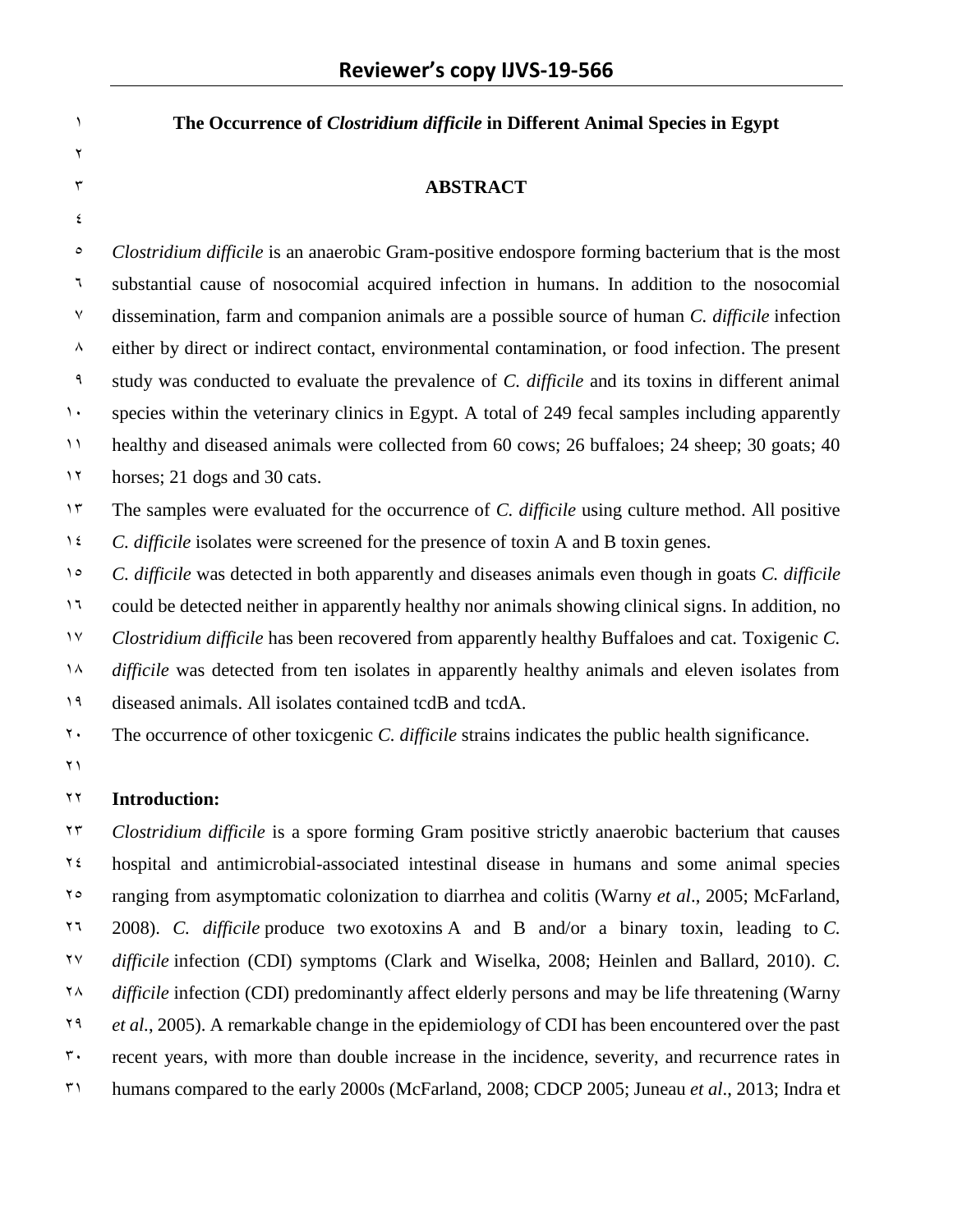al., 2009; Zilberberg *et al*., 2008). Additionally, there are increasing reports of community- associated CDI, including disease in young individuals and people with few or no conventional  $\frac{3}{2}$  risk factors. Interestingly, community-associated CDI cases were linked with the emergent  $\epsilon$  hypervirulent antimicrobial-resistant strains, called epidemic PCR ribotypes 027 and 078, which present also in livestock (Warny *et al*., 2005; CDCP, 2008; Jhung et al., 2008; Kuntz *et al*., 2011; Rupnik, 2007; Songer *et al*., 2009). The source of infection for community-associated cases of CDI remains uncertain (Weese *et al*., 2010a; Jhung *et al.,* 2008). As *C. difficile* is a ubiquitous bacterium inhabiting the environment and can colonize the intestinal tract of both humans and animals, recent prevalence studies suggested that besides the nosocomial dissemination, farm and companion animals are a potential source of human CDI, either by direct or indirect contact, environmental contamination, or food infection (Hoover and Rodriguez-Palacios 2013; Rodriguez-Palacios *et al*. 2013; Wetterwik *et al*., 2013; Álvarez-Pérez *et al*., 2015; Rabold *et al*., 2018; Koene *et al*., 2012; Avbersek *et al.,* 2009). Since domestic livestock and companion animals frequently tested positive for toxigenic *C. difficile*, even without displaying any clinical signs, it looks probable that *C. difficile* could be 11 zoonotic. Therefore, animals could play an essential role as carriers of the bacterium (Rodriguez *et al.*, 2016). Therefore, the aim of this study was to determine the prevalence of *C. difficile* and its toxins in different animal species within the veterinary clinics and different localities in Egypt.

 $\mathbf{y}$ .

## **Material and methods:**

#### **1-Samples:**

 A total of 249 fecal samples were collected from apparently healthy and diseased animals (60 cows; 26 buffaloes; 24 sheep; 30 goats; 40 horses; 21 dogs; 30 cats) (Table 1) raised in Cairo, Giza, Ismailia and El-fayoum governorates in Egypt, during the period between January 2015 to 11 June 2016.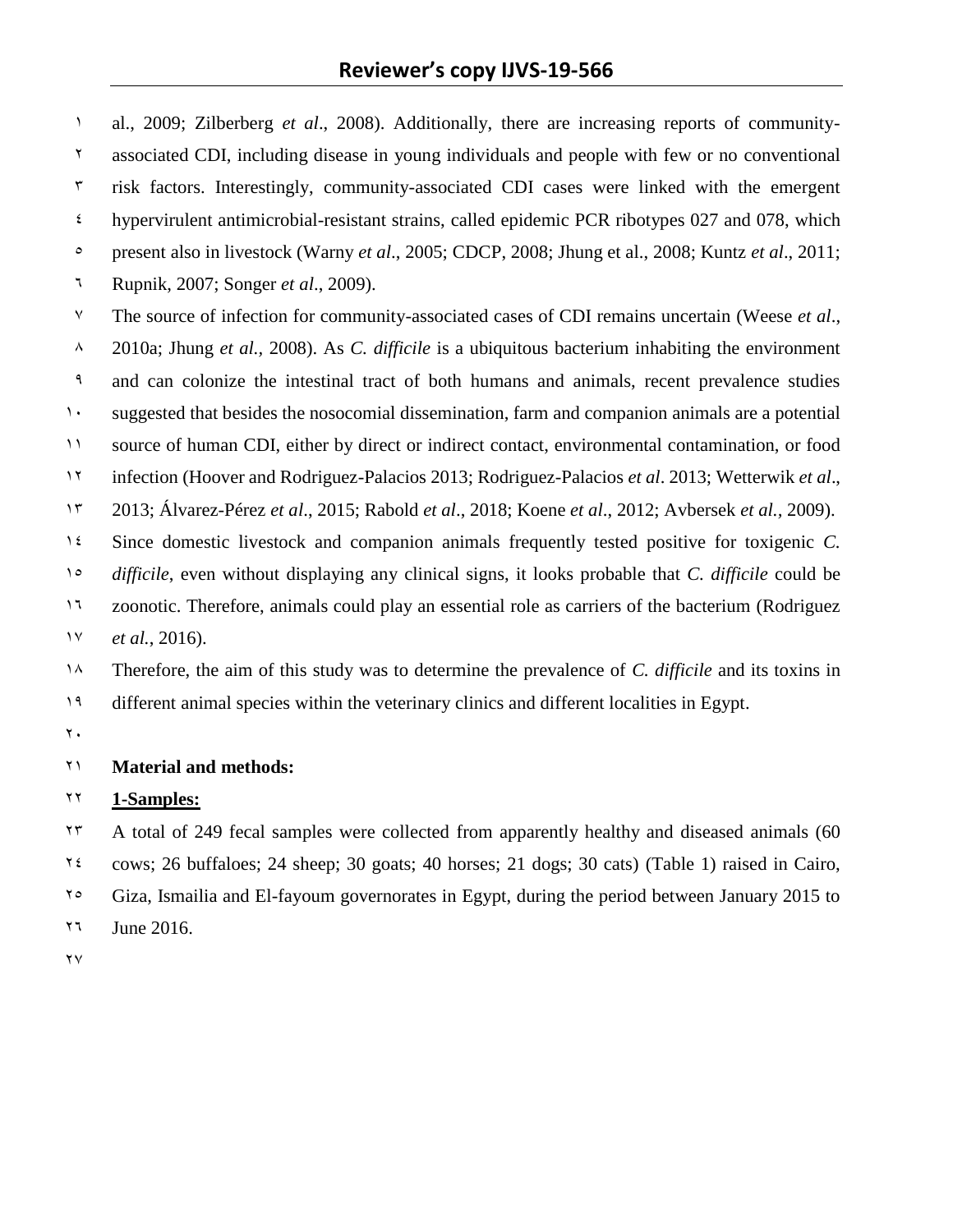| <b>Animal species</b> | <b>Apparently</b><br>healthy | <b>Diseased animals</b> | <b>Total</b> |  |
|-----------------------|------------------------------|-------------------------|--------------|--|
| <b>Cows</b>           | 24                           | 36                      | 60           |  |
| <b>Buffaloes</b>      | 15                           | 11                      | 26           |  |
| <b>Sheep</b>          | 14                           | 28                      | 42           |  |
| Goat                  | 3                            | 27                      | 30           |  |
| <b>Horse</b>          | 40                           |                         | 40           |  |
| <b>Dogs</b>           | 21                           |                         | 21           |  |
| Cats                  | 13                           | 17                      | 30           |  |

1 **Table 1: The number of fecal samples collected from apparently healthy and diseased**  2 **domestic and companion animals:**

 $\mathbf r$ 

4 All samples were transferred in icebox to the laboratory of the department of Zoonoses, Faculty of

5 Veterinary Medicine, Cairo University, Egypt, with minimum delay for bacteriological 6 examination.

## 7 **2- Culturing for** *C. difficile***:**

8 Fecal samples were cultured for isolation of *C. difficile*, as described in **Avbersek** *et al***., 2009**.

# 9 **2- Molecular characterization of isolates:**

1. Suspected colonies of *C. difficile* were sub-cultured onto blood agar plates and incubated

11 anaerobically at 37°C/24 h. DNA extraction was extracted by transferring 3-5 colonies into 100 μl

12 of sterile distilled water, heating at 95°C for 3 min and then the suspension was centrifuged at

1 $\frac{10000 \times g}{2}$  for 5 min. The supernatant was used as a DNA-template.

14 PCR detection of genes encoding triose phosphate isomerase (tpi), toxin A and B (tcd A and tcd

15 B, respectively) as described by Lemee *et al*. [18]; Stubbs *et al*. [19].

## 16 **3- Statistical analysis:**

- 17 Infection rates were compared by the χ2 and Fisher's Exact test. Data analysis was performed using
- 18 PASW Statistics, Version 18.0 software (SPSS Inc., Chicago, IL, USA). A P-value < 0.05 was
- 19 considered statistically significant.

 $\mathbf{y}$ .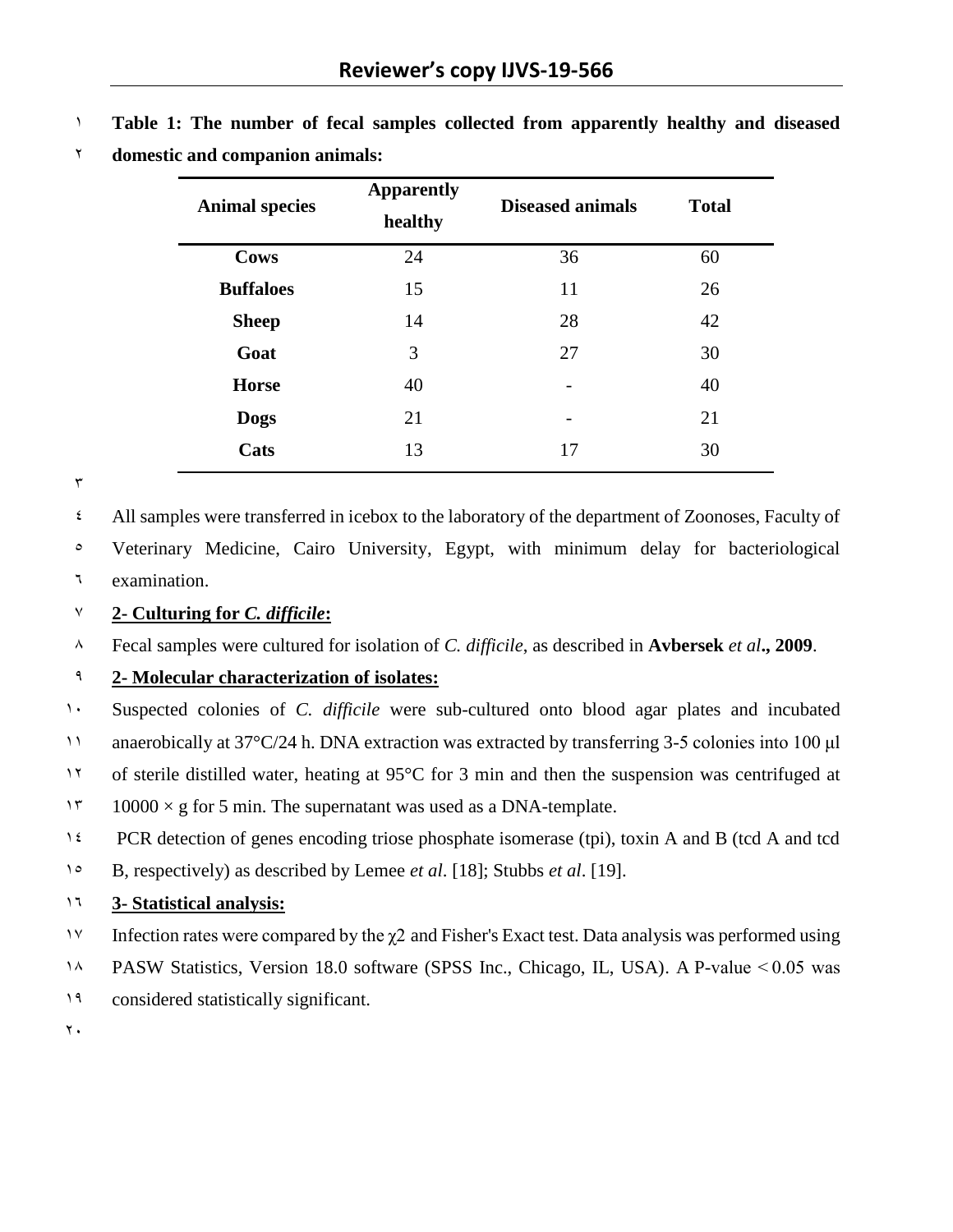## 1 **Results:**

## 2 **Infection rates in animals:**

 $\frac{\pi}{100}$  In cows ( $n = 60$ ) *C. difficile* was detected in 4.17% (1/24) of apparently healthy cows, and in 5.56%  $\frac{2}{36}$  of cows showing clinical signs. While in buffaloes ( $n = 26$ ), *C. difficile* could only be 5 detected in 9.09% (1/11) of animals showing clinical signs (Table [2\)](https://www.ncbi.nlm.nih.gov/pmc/articles/PMC4788955/table/Tab2/). In sheep (*n* = 42) *C. difficile* <sup>1</sup> was detected in 14.29% (2/14) of apparently healthy sheep, and in 14.29% (4/28) of sheep showing <sup> $\gamma$ </sup> clinical signs. While in goats ( $n = 30$ ), *C. difficile* could be detected neither in apparently healthy  $\lambda$  nor animals showing clinical signs (Table [2\)](https://www.ncbi.nlm.nih.gov/pmc/articles/PMC4788955/table/Tab2/). In apparently healthy horses ( $n = 40$ ), *C. difficile* 9 could be detected in 10% (4/40) of examined animals (Table [2\)](https://www.ncbi.nlm.nih.gov/pmc/articles/PMC4788955/table/Tab2/). 1. In apparently healthy dogs  $(n = 21)$ , *C. difficile* was detected in 14.29% (3/21) of examined 11 animals. While in cats (*n* = 30), *C. difficile* could only be detected in 23.53% (4/17) of animals 12 showing clinical signs (Table [2\)](https://www.ncbi.nlm.nih.gov/pmc/articles/PMC4788955/table/Tab2/). The results of molecular characterizing of the ten *C. difficile* 13 isolates from apparently healthy animals and eleven isolates from the diseased one are presented 14 in Table 2. Interestingly, all isolates contained tcdB and tcdA.

- 1<sup>o</sup> The infection rates of *C. difficile* in different animal species didn't differ significantly (*P* > 0.05),
- 11 suggesting that *C. difficile* recovery was not associated with the animal species.
- $\gamma$
- 18 **Table 2:** Rate of *C. difficile* infection in the examined apparently healthy and clinically diseased 19 domestic and companion animals  $(N= 249)$ :

|                  | Apparently healthy animals |                  | Diseased animals |          |                |       |
|------------------|----------------------------|------------------|------------------|----------|----------------|-------|
|                  | Examined                   | Positive cases   |                  | Examined | Positive cases |       |
|                  | samples                    | No.              | $\%$             | samples  | No.            | %     |
| Cows             | 24                         | $\mathbf{1}$     | 4.17             | 36       | $\overline{2}$ | 5.56  |
| <b>Buffaloes</b> | 15                         | $\boldsymbol{0}$ | 0.00             | 11       | $\mathbf{1}$   | 9.09  |
| Sheep            | 14                         | $\overline{2}$   | 14.29            | 28       | $\overline{4}$ | 14.29 |
| Goat             | 3                          | $\overline{0}$   | 0.00             | 27       | $\overline{0}$ | 0.00  |
| Horses           | 40                         | $\overline{4}$   | 10.00            | -        |                |       |
| Dogs             | 21                         | 3                | 14.29            |          |                |       |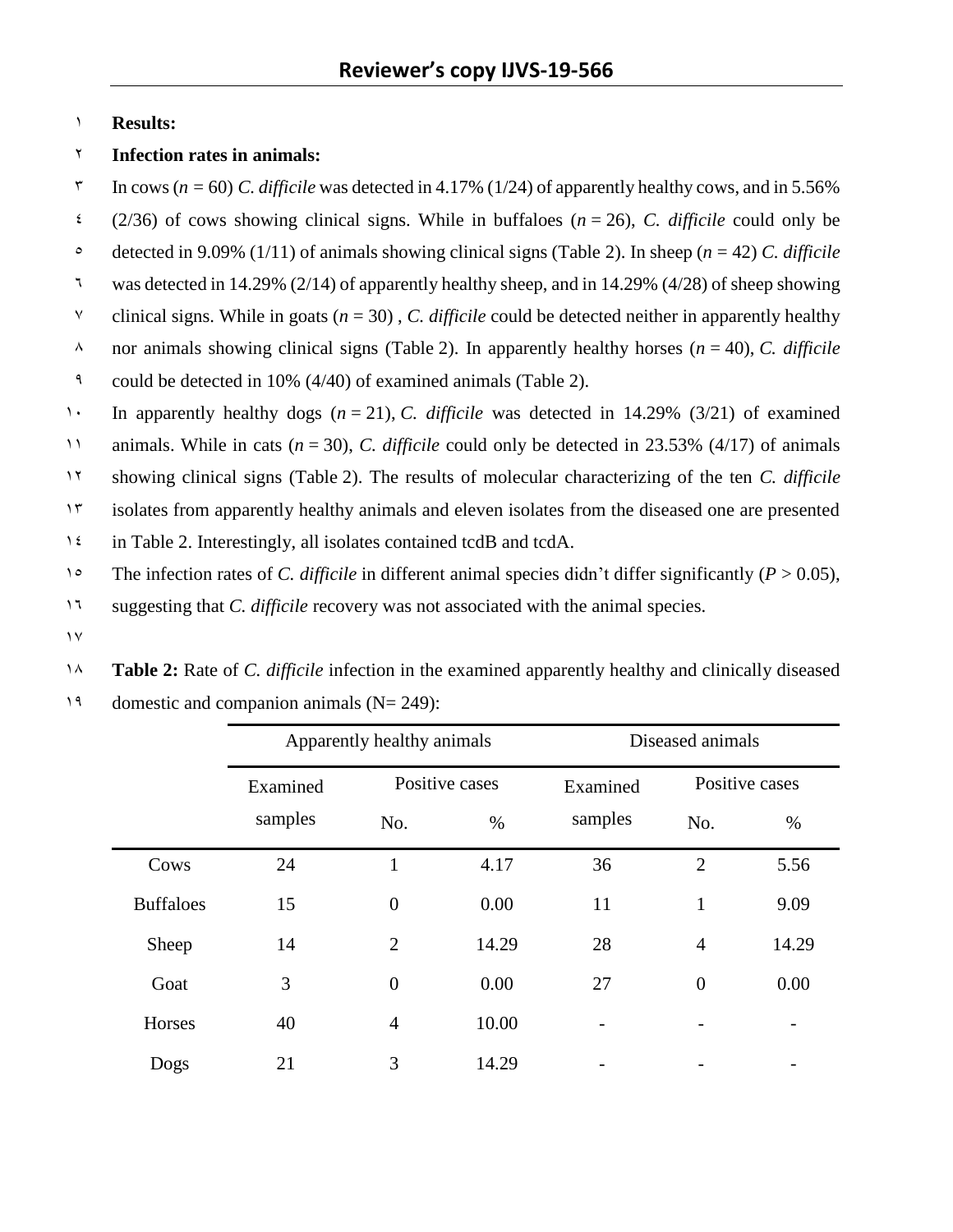| Cats |  | 13 0 0.00 17 4 23.53 |  |  |
|------|--|----------------------|--|--|
|      |  |                      |  |  |

1

2 **Table 3:** Molecular characterization *C. difficile* strains isolated from different animals.

|                  | Apparently healthy animals |                 | Diseased animals    |                 |  |
|------------------|----------------------------|-----------------|---------------------|-----------------|--|
|                  | Examined<br>samples        | Toxin typing    | Examined<br>samples | Toxin typing    |  |
| Cows             | 1                          | $tcdA + tcdB +$ | $\overline{2}$      | $tcdA + tcdB +$ |  |
| <b>Buffaloes</b> | $\Omega$                   |                 | $\mathbf{1}$        | $tcdA + tcdB +$ |  |
| Sheep            | $\overline{2}$             | $tcdA + tcdB +$ | $\overline{4}$      | $tcdA + tcdB +$ |  |
| Goat             | $\Omega$                   |                 | $\overline{0}$      |                 |  |
| Horses           | $\overline{4}$             | $tcdA + tcdB +$ |                     |                 |  |
| Dogs             | 3                          | $tcdA + tcdB +$ |                     |                 |  |
| Cats             | $\theta$                   |                 | $\overline{4}$      | $tcdA + tcdB +$ |  |
| Total            | 10                         | $tcdA + tcdB +$ | 11                  | $tcdA + tcdB +$ |  |

#### $\overline{\mathbf{y}}$

#### 4 **Discussion:**

5 This study provides insights into the epidemiology of *C. difficile* in both farm and companion 6 animals.

 **Cows and buffaloes:** Low rates of infection with *C. difficile* in apparently healthy and diseased cows were observed (4.17% and 5.56%; respectively), while a 9.09% infection rate in diseased buffaloes was recorded. Dahms *et al*., 2014 stated that the pathogenicity of *C. difficile* for cattle 1. and calves, is still questionable and that diarrhea was found to be associated mostly with toxin producing strains. Rodriguez *et al.*, 2017 isolated toxigenic *C. difficile* from 5.5% to 11.3% of calves and cattle and considered them as persistent reservoirs that probably indirectly disseminate the pathogen to humans, *via* the environment. Rahimi *et al.*, 2014 evaluated meet of different animals for the presence of *C. difficile* and found the highest prevalence was in buffalo meat (9%). **Sheep and goats:** Rates of infection with *C. difficile* in apparently healthy and diseased sheep 11 were observed (14.29%), while in goats, no infection with *C. difficile* could be detected. Previous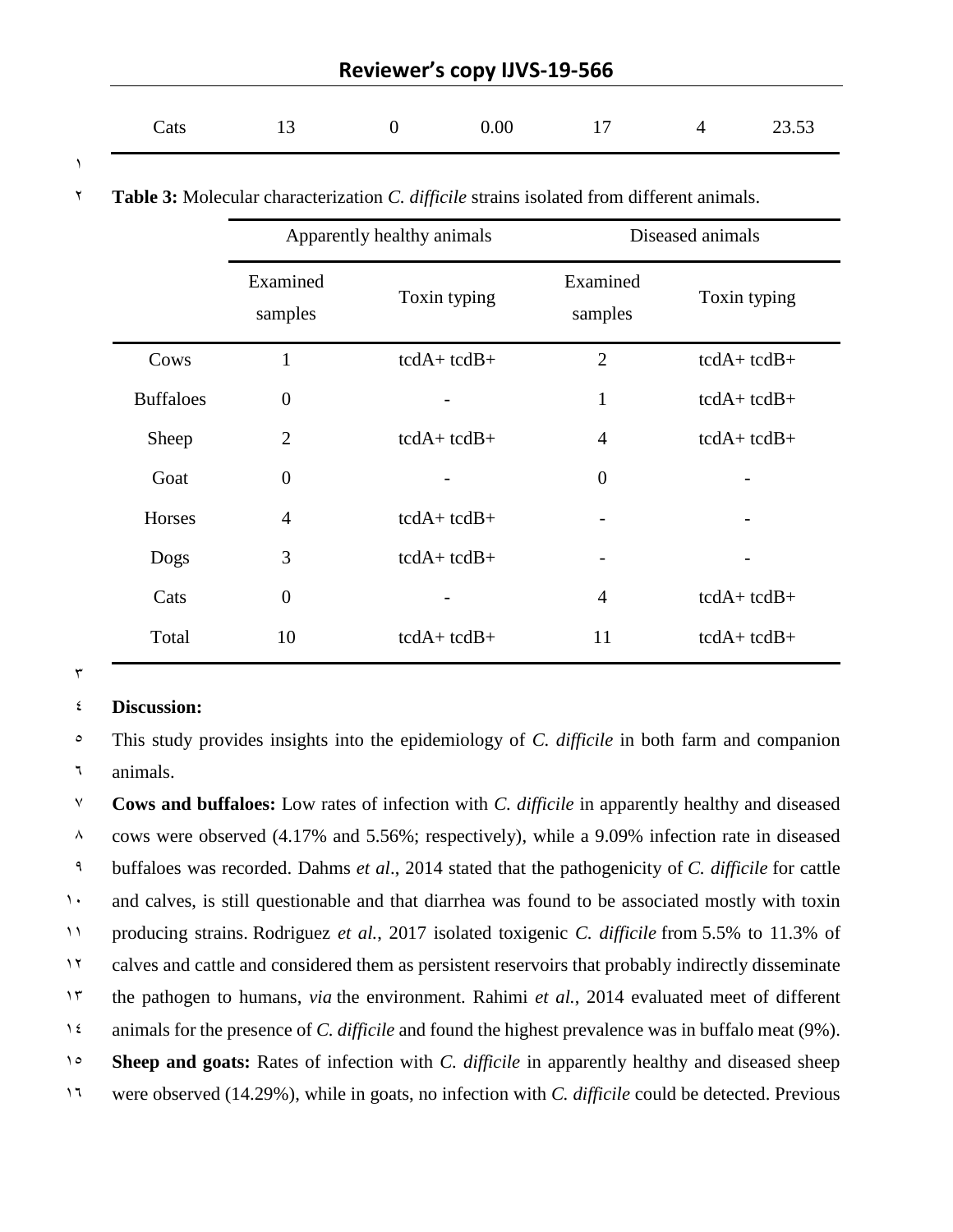studies showed infection rates ranging from 0 to 18.2% (al Saif and Brazier, 1996; Rieu-Lesme and Fonty, 1999). Recent study reported *C. difficile* colonization in 4.2% to 11.2% of lambs and 0.6% of sheep, of which all *C. difficile* isolates from lambs were positive for tcdA and tcdB (A+,  $\epsilon$  B+) but negative for binary toxin genes (CDT-), while the isolate from sheep was A- B+ CDT+ (Knight and Riley, 2013). Another recent study had detected *C. difficile* in 9.2% of neonatal goats, while none of the adult goats were positive (Avberšek *et al*., 2014). Romano *et al*., 2012 isolated *C. difficile* from 7.5% of goats irrespective to age.

 **Horses:** The rate of infection with *C. difficile* in apparently healthy horses was 10%. Recent studies had considered *C. difficile* as one of the most significant causes of diarrhoea and enterocolitis in horses (Arroyo *et al*. 2006; Weese *et al*. 2006; Uzal *et al*. 2012; Diab *et al*. 2013b). Prevalence studies of *C. difficile* in horses with gastrointestinal disease recorded varied infection rates, ranging between 5 % and 63 %, while in apparently healthy horses, the reported prevalence varied between 0 and 29 % (Diab *et al.* 2013b). Båverud *et al*. 2003 reported up to 44 % colonization rate in apparently healthy foals under antibiotic treatment, which is considered the main risk factor leading to CDI in horses (Diab *et al*. 2013b). Similar infection rates (from 4.8 to 11 %) were observed in hospitalized horses without clinical signs of *C. difficile* disease (Rodriguez *et al.* 2013). **Dogs:** In this study, the rate of infection with *C. difficile* in apparently healthy dogs was 14.29%. Struble et al., 1994 reported similar prevalence, in canines visited veterinary hospital in California, as they found that 13.8% of canines with normal stools shed *C. difficile*. Another study done by Weese *et al*. 2010b found that 10 % of dogs in households were colonized by *C. difficile*. Weese *et al.*, 2001 reported no infection rates (0%) with *C. difficile*, but *C. difficile* toxins A, B, or both were present in feces of 7% normal dogs. While, Lefebvre *et al.*, 2006 reported higher infection rates, as they isolated *C. difficile* from feces of 58% apparently healthy dog. Rodriguez-Palacios *et al*. 2013 noted that, within the same geographical area, all dog isolates resembled those found in human hospitals. Other studies (Schneeberg *et al*. 2012; Silva *et al*. 2013; Spigaglia *et al.* 2015) confirmed that dogs can be healthy carriers of human epidemic PCR-ribotypes *C*. *difficile* strains. **Cats:** There were no infection with *C. difficile* reported in apparently healthy cats (0%). While, the rate of infection with *C. difficile* in diseased cats was 23.53%. These results agree with Madewell *et al.*, 1999 who could not detect *C. difficile* in healthy adult cats, but isolated *C. difficile* from 9.4% of diseased ones, and identified A and B toxins sequences in 34.8% of that infected group. Wei *et al*., 2019 isolated *C. difficile* from 7% of apparently healthy cats.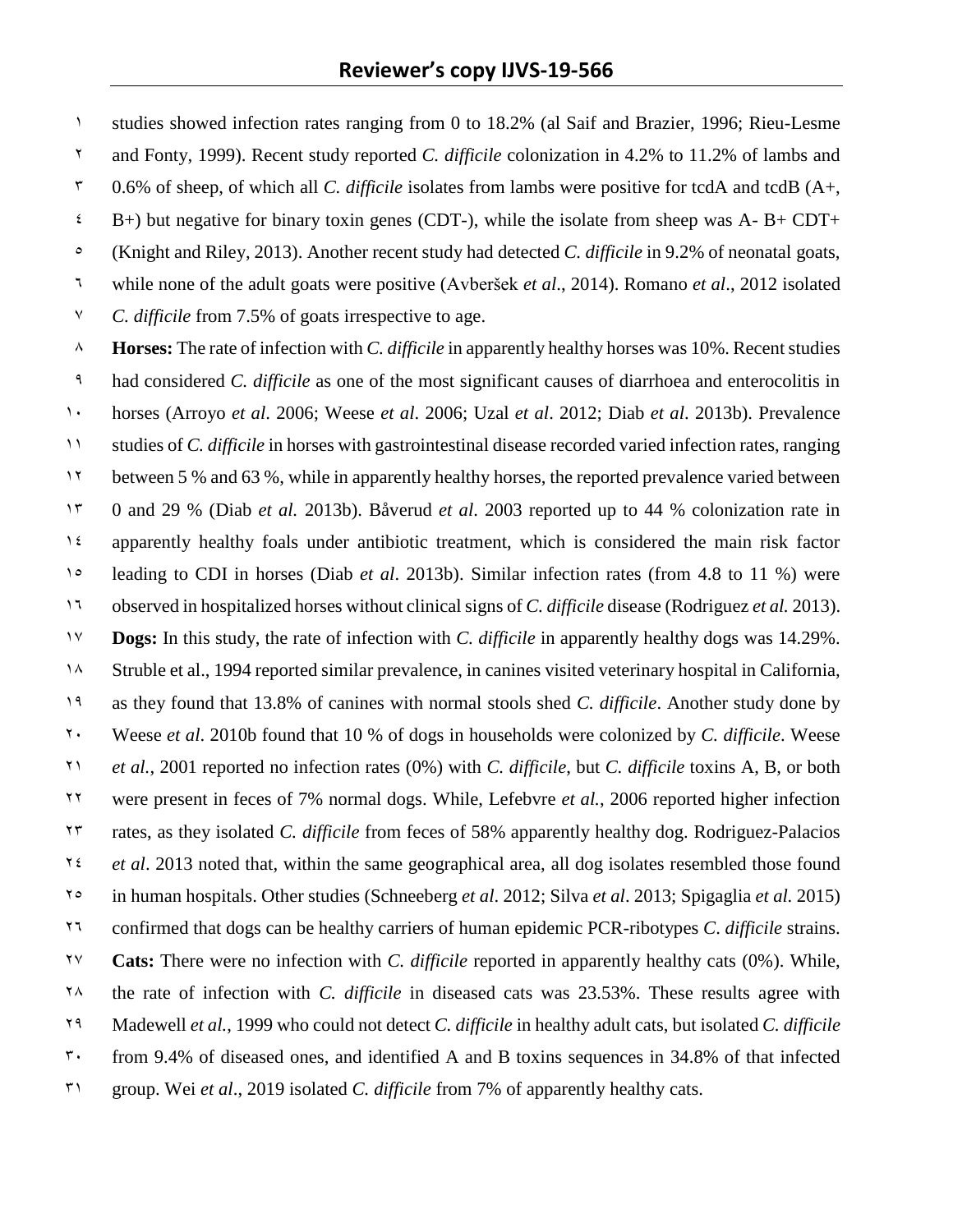| $\lambda$         | Our results showed that the toxigenic C. difficile is a common member of the fecal flora of          |
|-------------------|------------------------------------------------------------------------------------------------------|
| ٢                 | companion and farm animals, which indicate that those animals are reservoirs and sources of          |
| ٣                 | pathogenic C. difficile, and that household, nosocomial and contact transmission of C. difficile     |
| ٤                 | from animals to humans cannot be denied. Moreover, as C. difficile is a spore former, it can survive |
| $\circ$           | for unspecified period in the environment and could be ingested by man via various routes.           |
| ٦                 | The presence of C. difficile in both apparently healthy and diseased animals of different species    |
| ٧                 | suggests that contamination may affect the external environment and may play an important role       |
| ٨                 | in the expansion of pathogenic C. difficile and also in transmission to humans via food.             |
| ٩                 |                                                                                                      |
| $\mathcal{N}$     | <b>REFERENCES</b>                                                                                    |
| $\setminus$       |                                                                                                      |
| $\lambda$         | Al Saif N and J Brazier, 1996. The distribution of Clostridium difficile in the environment of South |
| $\gamma \tau$     | Wales. J Med Microbiol, 45:133-137.                                                                  |
| $\lambda$ {       | Álvarez-Pérez S, JL Blanco, T Pelaez, MP Lanzarot, C Harmanus, E Kuijper, et al., 2015. Faecal       |
| $\Omega$          | shedding of antimicrobial-resistant Clostridium difficile strains by dogs. J Small Anim              |
| ۱٦                | Pract, $56(3):190-5$ .                                                                               |
| $\lambda$         | Arroyo LG, HR Sta mpfli and JS Weese, 2006. Potential role of Clostridium difficile as a cause       |
| ١٨                | of duodenitisproximal jejunitis in horses. J Med Microbiol, 55:605–608.                              |
| 19                | Avbersek J, S Janezic, M Pate, M Rupnik, V Zidaric, K Logar, M Vengust, M Zemljic, T Pirs and        |
| ۲.                | M Ocepek, 2009. Diversity of Clostridium difficile in pigs and other animals in                      |
| ۲۱                | Slovenia. Anaerobe, 15:252-255.                                                                      |
| ۲۲                | Avberšek J, T Pirš, M Pate, M Rupnik and M Ocepek, 2014. Clostridium difficile in goats and          |
| $\mathbf{y}$      | sheep in Slovenia: Characterisation of strains and evidence of age-related shedding.                 |
| ۲٤                | Anaerobe, 28: 163-167.                                                                               |
| $\mathbf{y}$      | Båverud V, A Gustafsson, A Franklin, A Aspán and A Gunnarsson, 2003. Clostridium difficile:          |
| ۲٦                | prevalence in horses and environment, and antimicrobial susceptibility. Equine Veterinary            |
| ٢٧                | Journal, 35: 465-471.                                                                                |
| ۲٨                | Clark T and M Wiselka, 2008. Clostridium difficile infection. Clin Med, 8: 544-547.                  |
| ۲۹                | CDCP (Center for Disease Control and Prevention), 2005. Severe Clostridium difficile-associated      |
| $\mathsf{r}\cdot$ | disease in populations previously at low risk-four states, 2005. MMWR Morb Mortal Wkly               |
| ٣١                | Rep. 54:1201-1205.                                                                                   |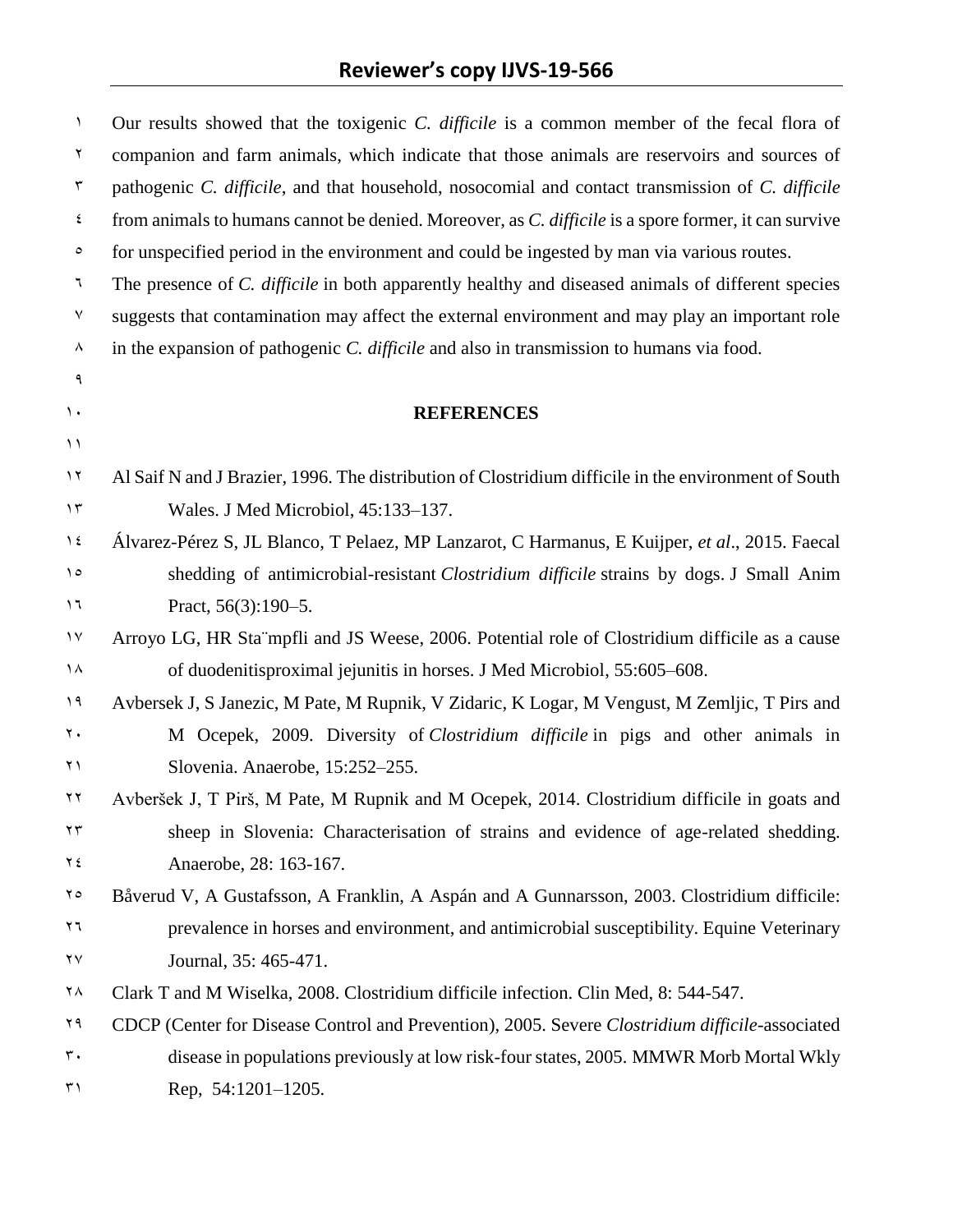| ١                          | Prevention, 2008. Surveillance for<br>Centers<br>for<br>Disease<br>Control<br>and<br>community- |
|----------------------------|-------------------------------------------------------------------------------------------------|
| ٢                          | associated Clostridium difficile-Connecticut, 2006. MMWR Morb Mortal Wkly                       |
| ٣                          | Rep. 57:340-343.                                                                                |
| ٤                          | Dahms C, NO Hübner, F Wilke and A Kramer, 2014. Mini-review: Epidemiology and zoonotic          |
| $\circ$                    | potential of multiresistant bacteria and Clostridium difficile in livestock and food. GMS       |
| ٦                          | hygiene and infection control, $9(3)$ : Doc21.                                                  |
| ٧                          | Diab SS, G Songer and FA Uzal, 2013. Clostridium difficile infection in horses: a review. Vet   |
| ٨                          | Microbiol, 167:42-49.                                                                           |
| ٩                          | Heinlen L and JD Ballard, 2010. Clostridium difficile infection. Am J Med Sci, 340: 247-252.    |
| $\lambda$                  | Hoover DG, A Rodriguez-Palacios, 2013. Transmission of Clostridium difficile in foods. Infect   |
| $\mathcal{L}$              | Dis Clin North Am, 27:675–685.                                                                  |
| $\lambda$                  | Indra A, H Lassnig, N Baliko, P Much, A Fiedler, S Huhulescu and F Allerberger,                 |
| $\gamma$                   | 2009. <i>Clostridium difficile</i> : a new zoonotic agent?. Wien Klin Wochenschr, 121: 91-95.   |
| $\lambda$ {                | Juneau C, EN Mendias, N Wagal, M Loeffelholz, T Savidge, S Croisant and S Dann, 2013.           |
| $\lambda$                  | Community-acquired Clostridium difficile infection: awareness and clinical implications. J      |
| ۱٦                         | Nurse Pract, 9:1–6.                                                                             |
| $\gamma \gamma$            | Koene MGJ, D Mevius, JA Wagenaar, C Harmanus, MPM Hensgens, AM Meetsma, FF Putirulan,           |
| ۱۸                         | MAP Van Bergen and EJ Kuijper, 2012. Clostridium difficile in Dutch animals: their              |
| ۱۹                         | presence, characteristics and<br>similarities with human isolates. Clin<br>Microbiol            |
| ۲.                         | Infect, 18:778-784.                                                                             |
| ۲۱                         | Knight DR and TV Riley, 2013. Prevalence of Gastrointestinal Clostridium difficile Carriage in  |
| ۲۲                         | Australian Sheep and Lambs. Applied and Environmental Microbiology, 79 (18): 5689–              |
| $\mathbf{Y} \, \mathbf{Y}$ | 5692.                                                                                           |
| ۲٤                         | Kuntz JL, EA Chrischilles, JF Pendergast, LA Herwaldt and PM Polgreen, 2011. Incidence of and   |
| ۲٥                         | risk factors for community-associated Clostridium difficile infection: a nested case-control    |
| ۲٦                         | study. BMC Infect Dis, 11: 194-10                                                               |
| ۲۷                         | Lefebvre SL, D Waltner-Toews, AS Peregrine, R Reid-Smith, L Hodge, LG Arroyo et al., 2006.      |
| ۲٨                         | Prevalence of zoonotic agents in dogs visiting hospitalized people in Ontario: implications     |
| ۲۹                         | for infection control. J Hosp Infect, 62(4):458-66.                                             |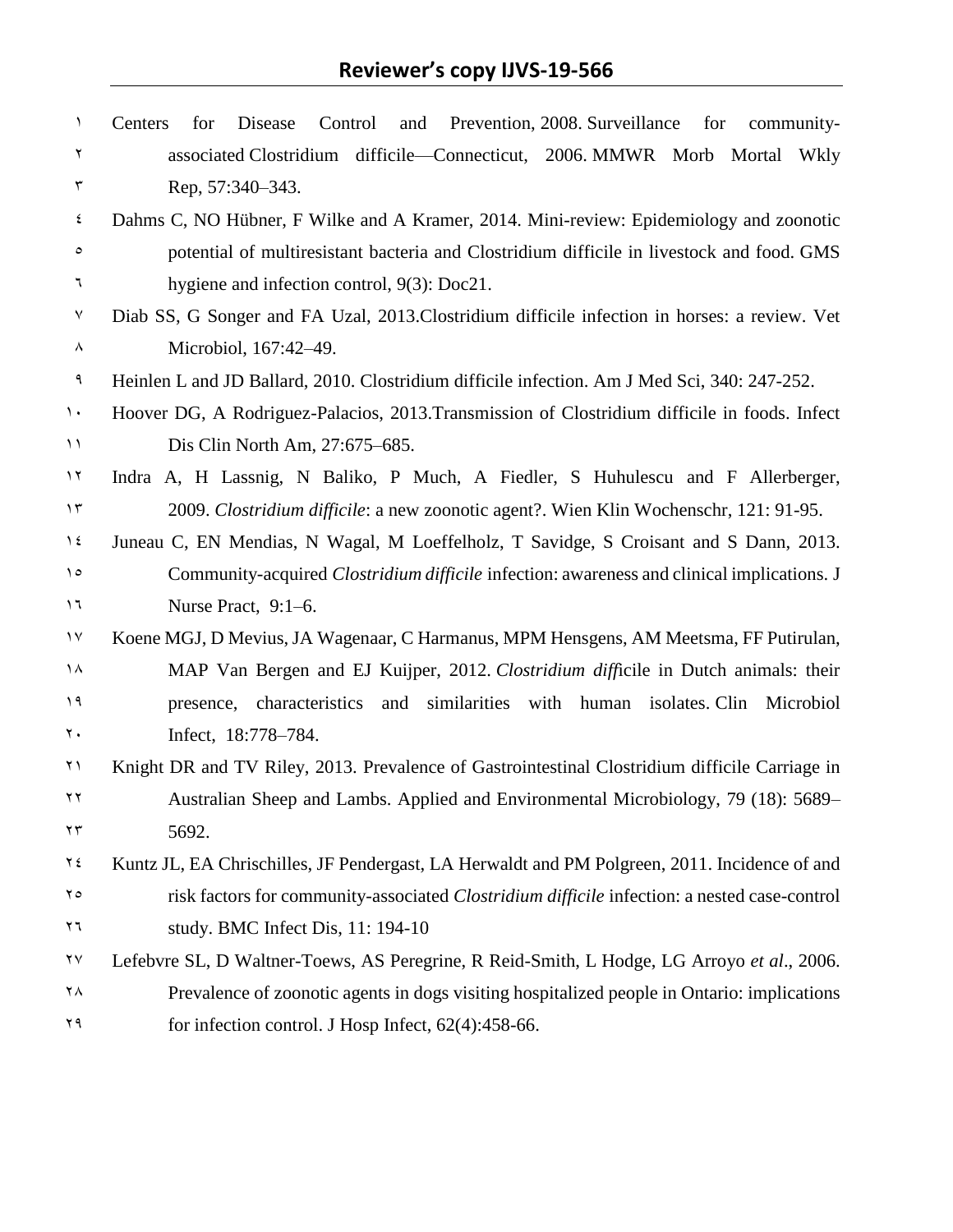| ١                             | Madewell BR, KJ Bea, SA Kraegel, M Winthrop, YJ Tang and J Silva, 1999. Clostridium difficile:     |
|-------------------------------|----------------------------------------------------------------------------------------------------|
| ٢                             | a survey of fecal carriage in cats in a veterinary medical teaching hospital. J Vet Diagn          |
| $\mathbf{\breve{\mathsf{r}}}$ | Invest, 11:50-54                                                                                   |
| ٤                             | McFarland LV, 2008. Update on the changing epidemiology of Clostridium difficile-associated        |
| ٥                             | disease. Nat Clin Pract Gastroenterol Hepatol, 5:40–48.                                            |
| ٦                             | Rabold D, W Espelage, M Abu Sin, T Eckmanns, A Schneeberg, H Neubauer et al., 2018. The            |
| $\mathsf{V}$                  | zoonotic potential of Clostridium difficile from small companion animals and their owners.         |
| ٨                             | PLoS ONE, 13(2): e0193411.                                                                         |
| ٩                             | Rahimi E, M Jalali and JS Weese, 2014. Prevalence of Clostridium difficile in raw beef, cow,       |
| $\mathcal{N}$ .               | sheep, goat, camel and buffalo meat in Iran. BMC Public Health, 14:119.                            |
| $\setminus$                   | Rieu-Lesme F and G Fonty, 1999. Isolation of Clostridium difficile from the ruminal reservoir of   |
| $\gamma \gamma$               | newborn lambs. Vet Rec, 145:501.                                                                   |
| $\gamma \tau$                 | Rodriguez C, B Taminiau, J Van Broeck, M Delme' e and G. Daube, 2016. Clostridium difficile        |
| $\lambda$ {                   | in Food and Animals: A Comprehensive Review. Advances in experimental medicine and                 |
| $\lambda$                     | biology, 932: 65-92.                                                                               |
| $\lambda$                     | Rodriguez C, DE Hakimi, R Vanleyssem, B Taminiau, J Van Broeck, M Delmee, N Korsak and             |
| $\gamma \gamma$               | G Daube, 2017. Clostridium difficile in beef cattle farms, farmers and their environment:          |
| ١٨                            | assessing the spread of the bacterium. Vet Microbiol, 210:183–7.                                   |
| $\eta$                        | Rodriguez-Palacios A, S Borgmann, TR Kline et al., 2013. Clostridium difficile in foods and        |
| $\mathbf{y}$ .                | animals: history and measures to reduce exposure. Anim Health Res Rev, 14:11-29.                   |
| ۲۱                            | Romano V, Albanese, F Dumontet, S Krovacek, K Petrini, and V Pasquale, 2012. Prevalence and        |
| ۲۲                            | Genotypic Characterization of Clostridium difficile From Ruminants in Switzerland.                 |
| $\gamma \tau$                 | Zoonoses and Public Health, 59: 545–548.                                                           |
| ۲٤                            | Rupnik M, 2007. Is Clostridium difficile-associated infection a potentially zoonotic<br>and        |
| ۲٥                            | foodborne disease?.Clin Microbiol Infect, 13:457–459.                                              |
| ۲٦                            | Schneeberg A, M Rupnik, H Neubauer et al., 2012. Prevalence and distribution of Clostridium        |
| ۲۷                            | difficile PCR ribotypes in cats and dogs from animal shelters in Thuringia, Germany.               |
| ٢٨                            | Anaerobe, 18:484-488.                                                                              |
| ۲۹                            | Silva ROS, RLR Santos, PS Pires et al., 2013. Detection of toxins A/B and isolation of Clostridium |
| $\mathsf{r}\cdot$             | difficile and Clostridium perfringens from dogs in Minas Gerais, Brazil. Braz J Microbiol,         |
| ٣١                            | 44:133-137                                                                                         |